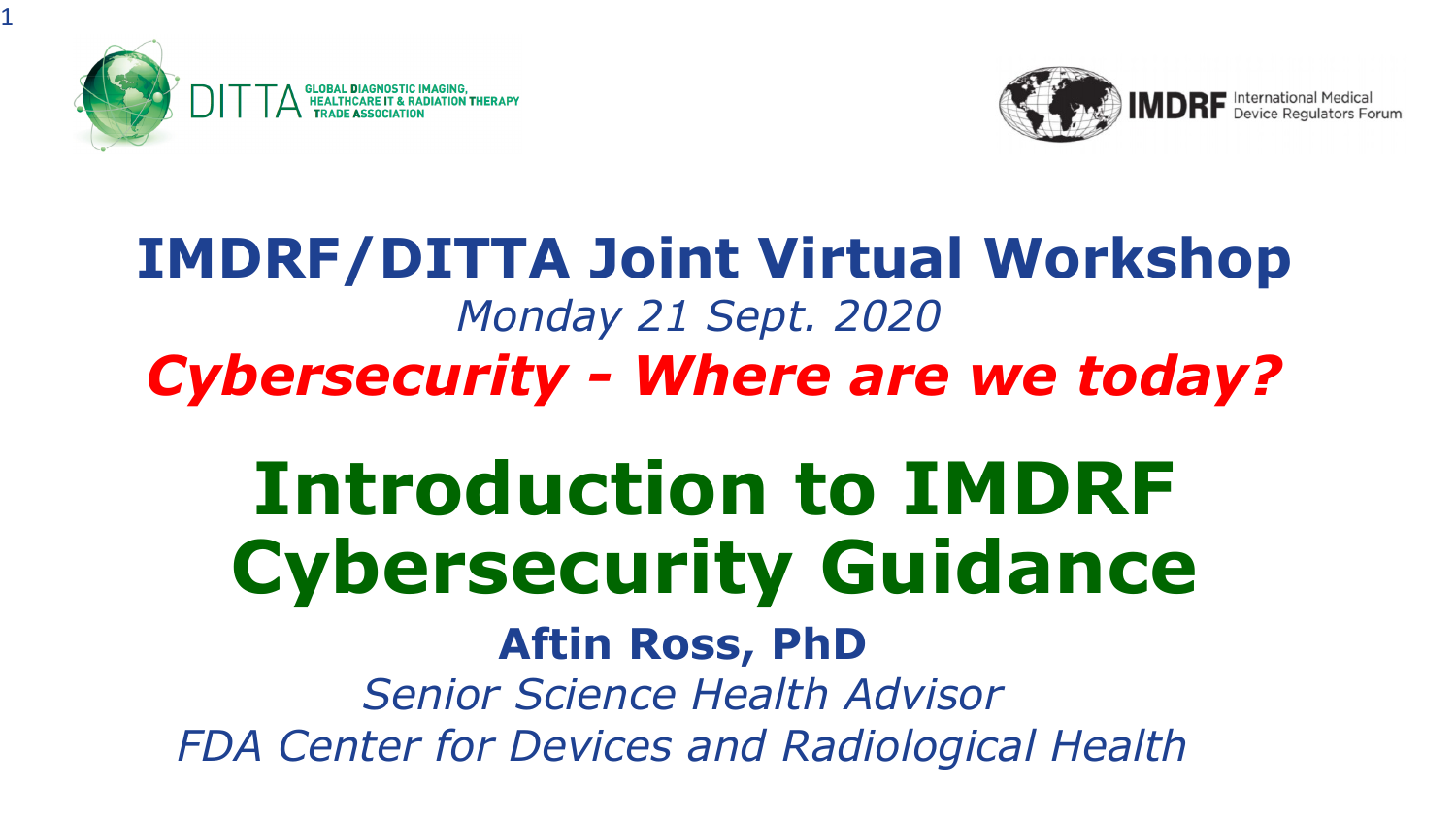



### **Presentation Outline**

- IMDRF/CYBER WG/N60 Final Guidance, published March 2020
	- Purpose and Scope
	- General Principles
	- Context
	- Key Themes & Public Consultation Feedback integrated in Final Guidance
- Next Steps: New Work Item Extension Proposal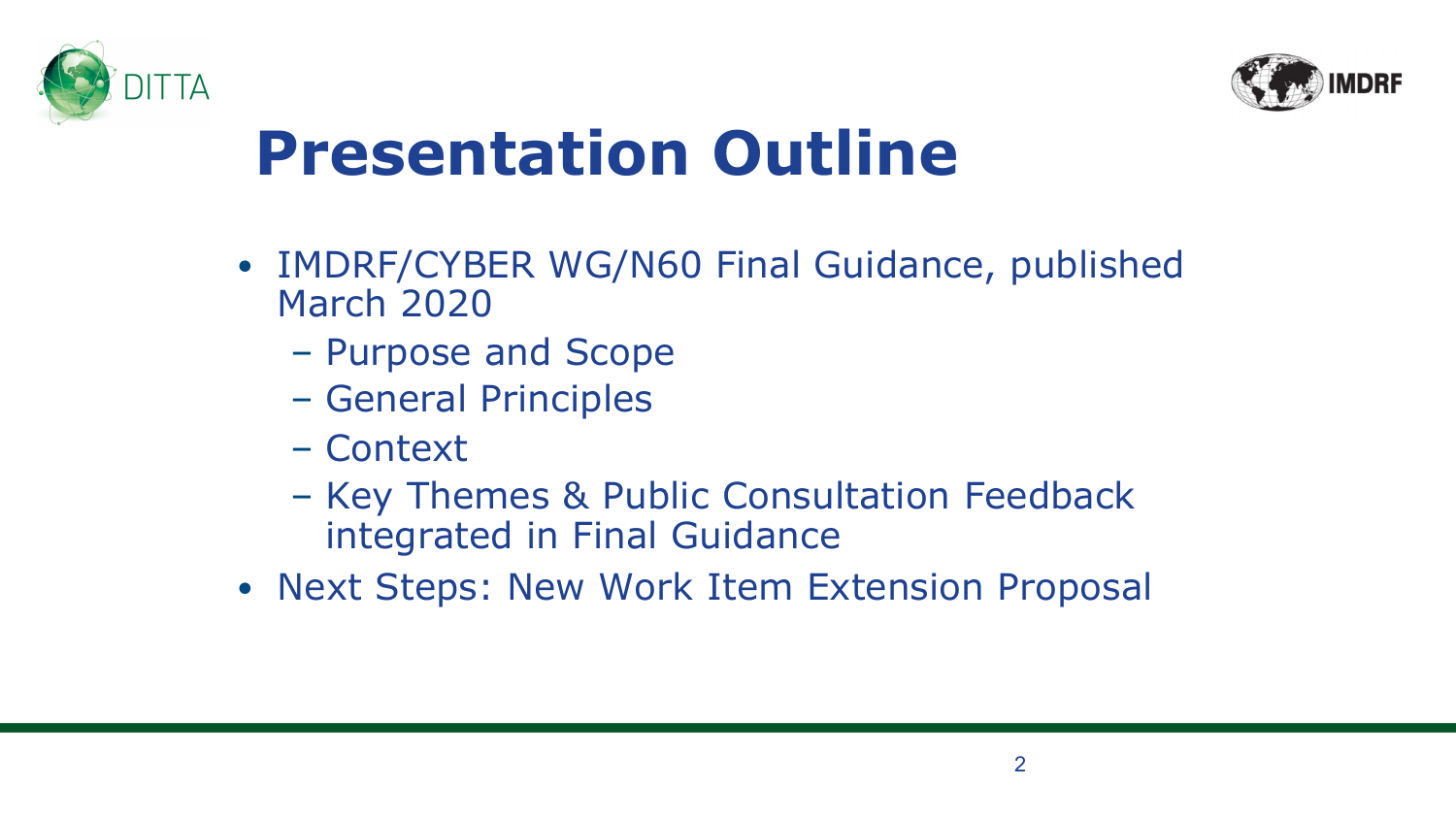# **DITTA Guidance Purpose & Scope**



#### **Purpose:**

• To provide fundamental concepts and considerations on the general principles and best practices to facilitate international regulatory convergence on medical device cybersecurity

#### **Scope:**

- Considers cybersecurity in the context of medical devices that either contain software, including firmware and programmable logic controllers (e.g. pacemakers, infusion pumps) or exist as software only (e.g. Software as a Medical Device (SaMD))
- Focused on consideration of the potential for patient harm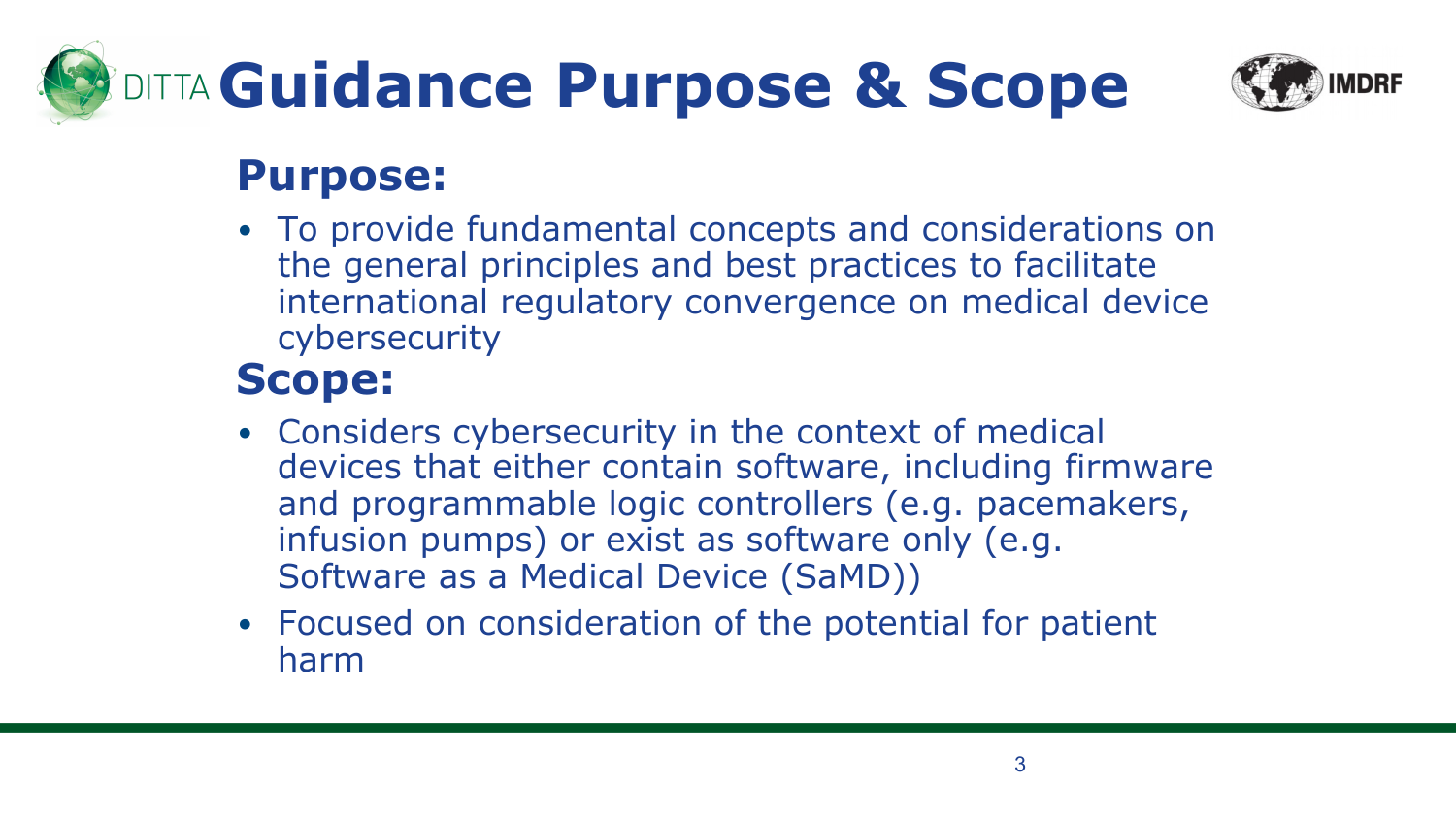



- **Global Harmonization**: Stakeholders are encouraged to harmonize their approaches across the entire life cycle of medical device cybersecurity
- **Total Product Life Cycle (TPLC)**: Risks associated with cybersecurity threats and vulnerabilities should be considered throughout all phases in the life cycle of a medical device
- **Information Sharing**: Stakeholders are encouraged to engage in information sharing to increase transparency and collaboration to enable the safe and effective use of medical devices
- **Shared Responsibility**: Medical device cybersecurity is a shared responsibility. All stakeholders must understand their responsibilities and work closely with other stakeholders to respond to potential cybersecurity risks and threats throughout TPLC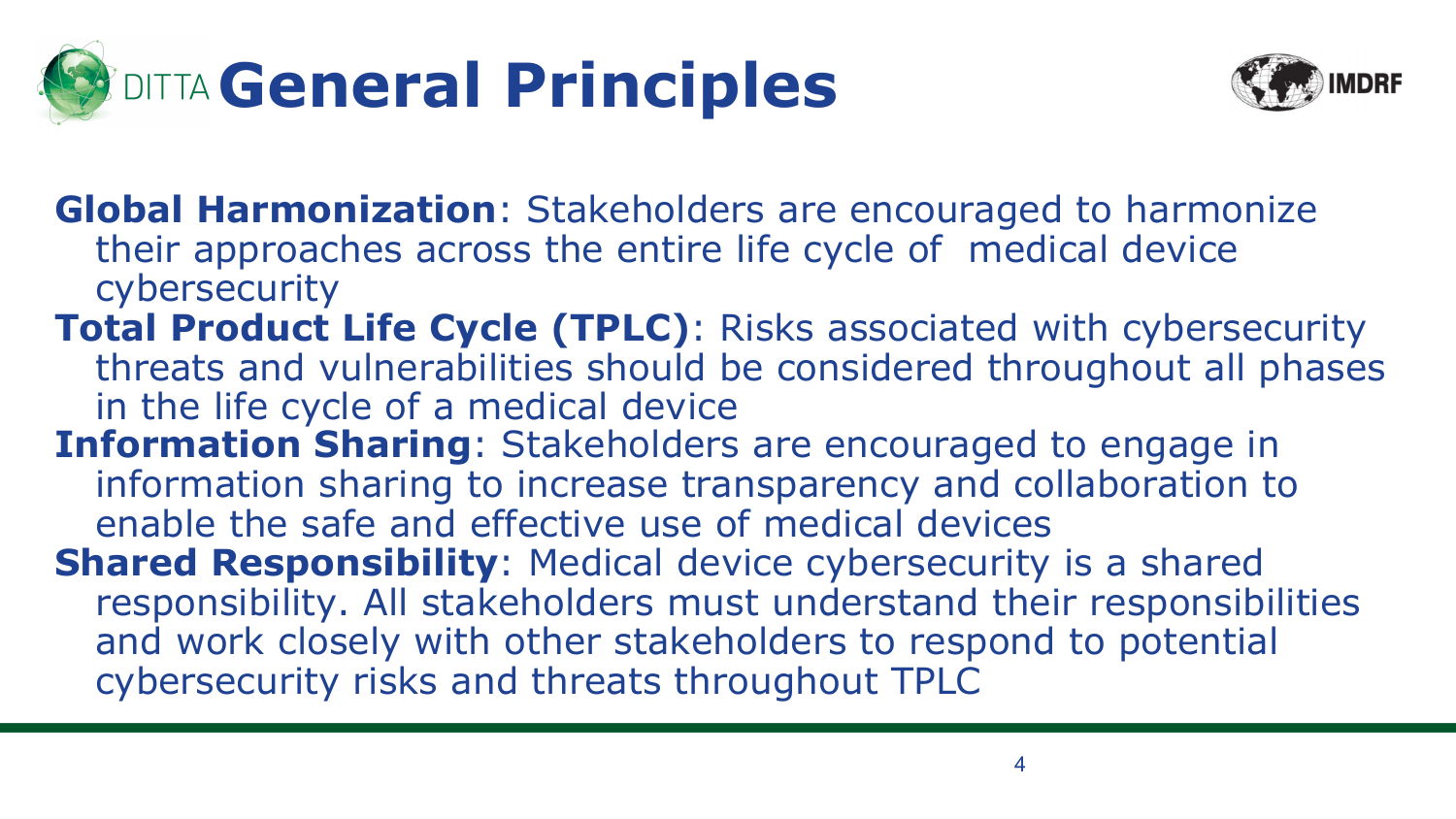



- There are jurisdictional differences. The guidance explicitly states that jurisdictional requirements should be considered
- Manufacturers should:
	- Employ a *risk-based* approach to the design and development of medical devices with appropriate cybersecurity protections
	- Consider both the intended use environment and reasonably foreseeable misuse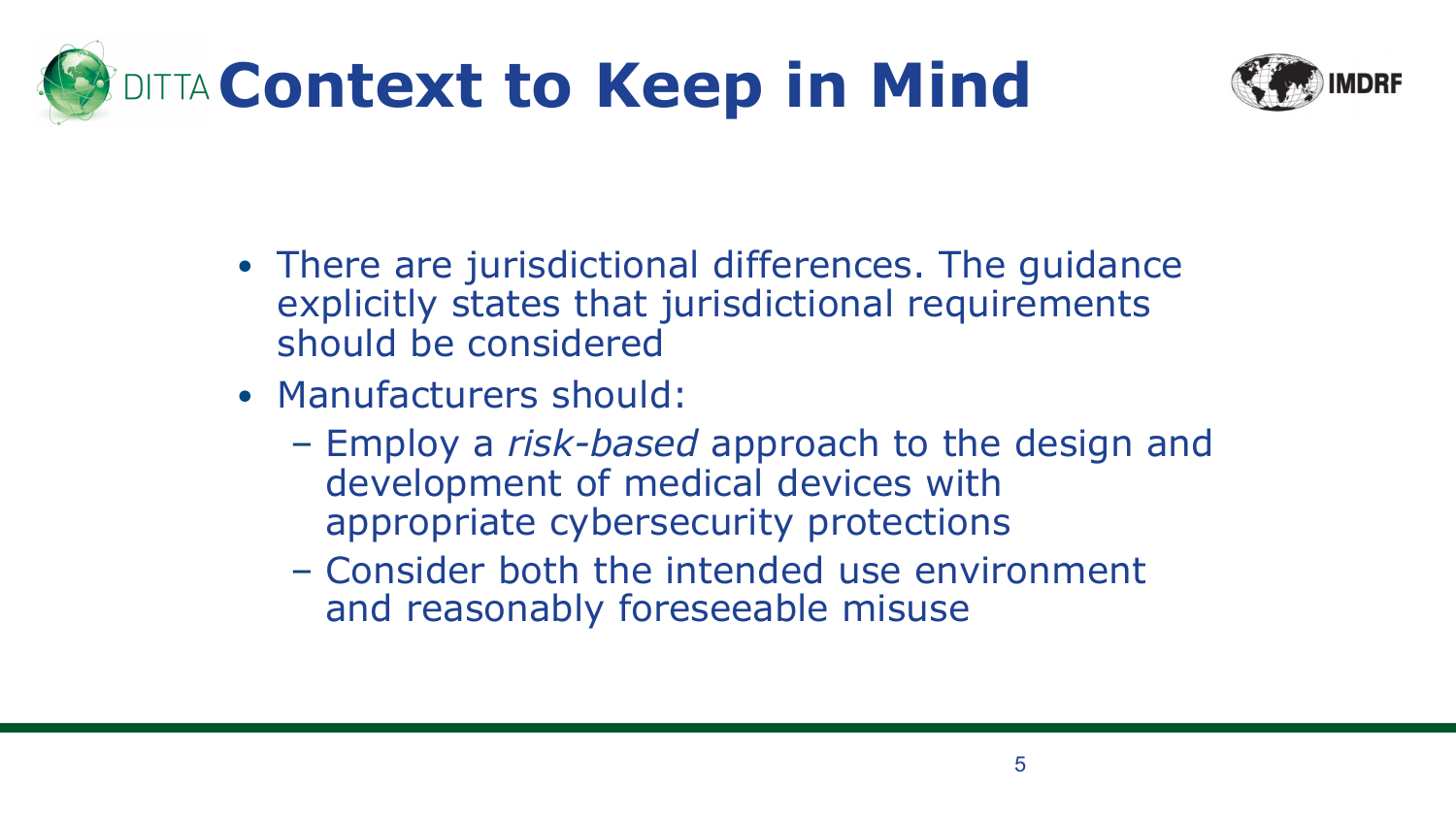#### *Key Themes from Public* **Consultation**



- Streamline the document & common terminology
- Clarify stakeholder roles and responsibilities
- Scope
- Definitions
- Cybersecurity risk management vs safety risk management
- Table 1: Medical device design considerations
- Labeling and customer security documentation
- Legacy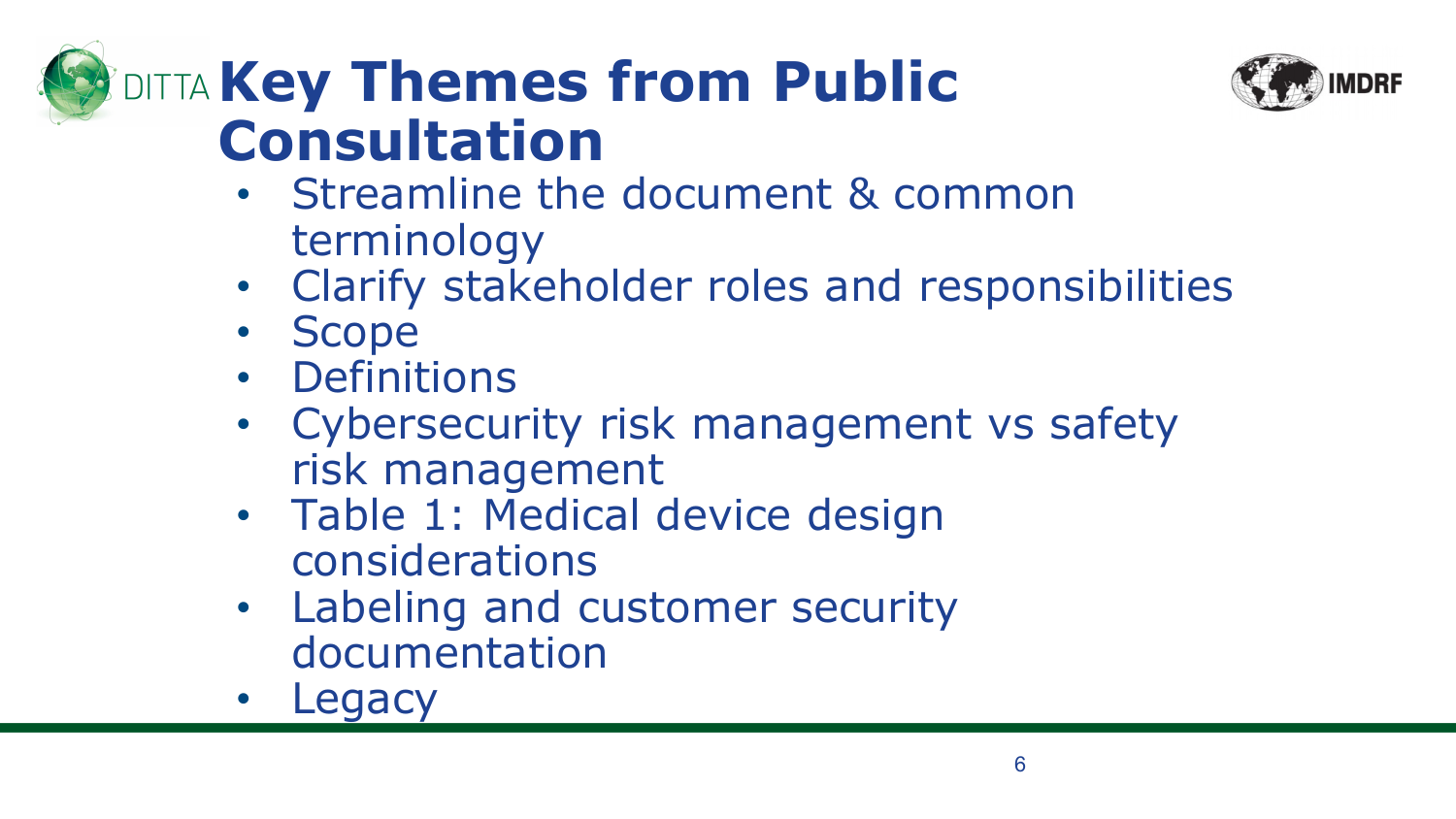



### **Streamlined the Document & Common Terminology**

- Cut out text that was repetitive, did not add value, or was confusing
- Use consistent terminology (e.g. update vs patch and healthcare provider vs healthcare delivery organization)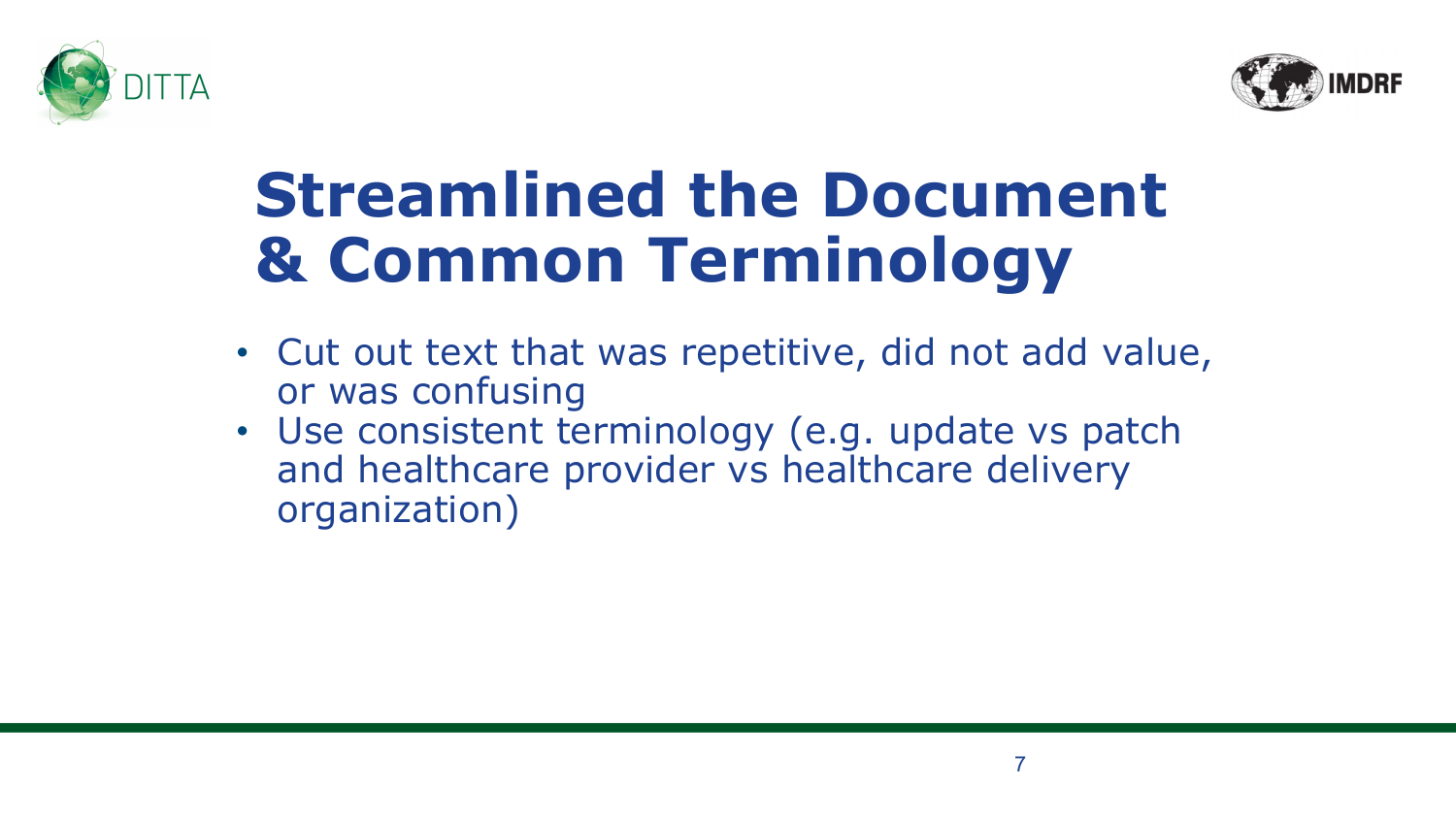



### **Clarify Stakeholder Roles and Responsibilities**

- More clearly articulated the action, the doer of the action, and indicated as appropriate the associated timing of the action
- Streamlined terminology for different stakeholders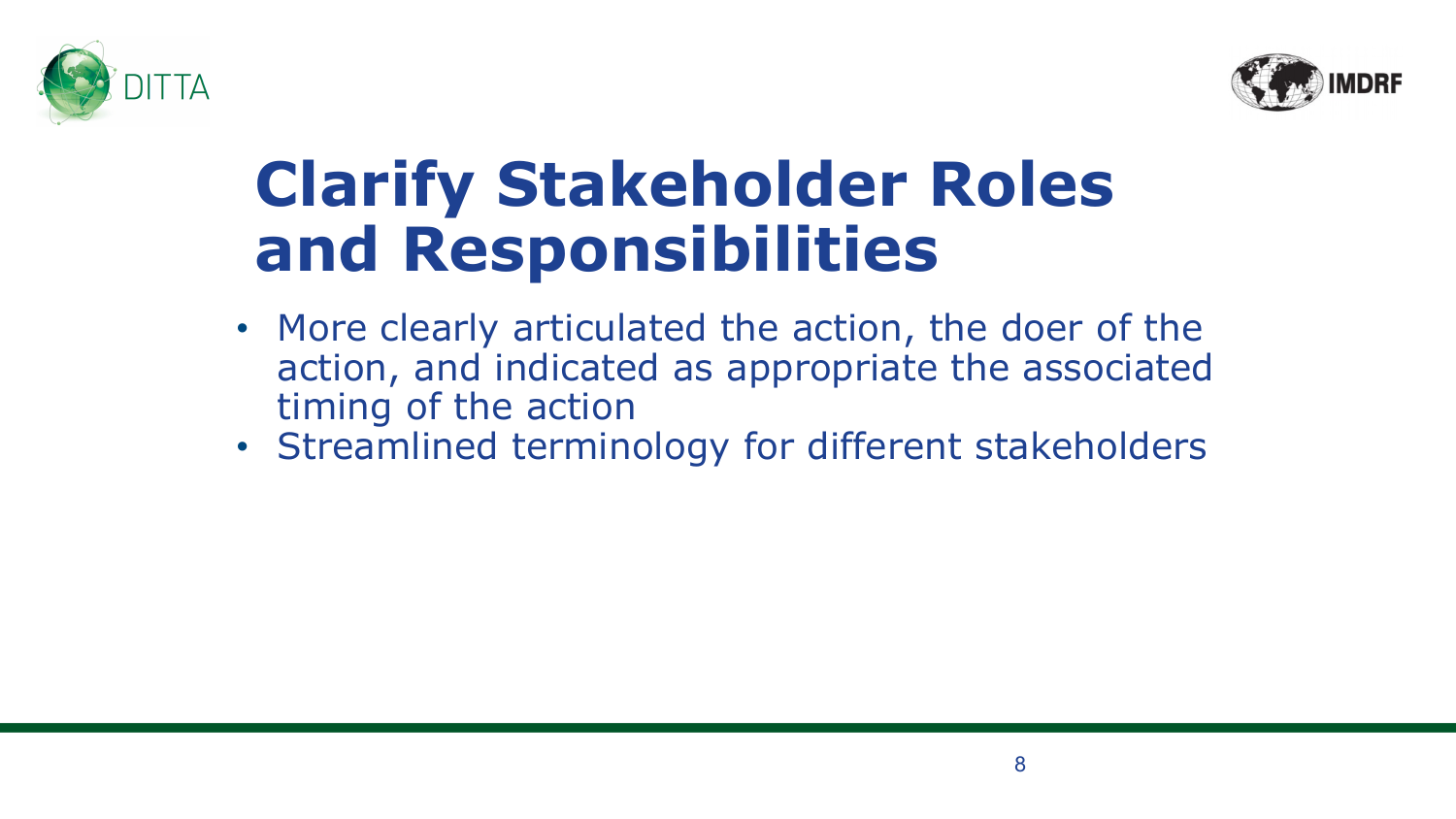



**Scope**

- Clarified bounds of the device regulator, with emphasis on patient harm and patient safety
- Clarified scope to exclude information security and directly state scope includes medical device safety and performance
- Scope includes recommendations to all stakeholders, not just manufacturers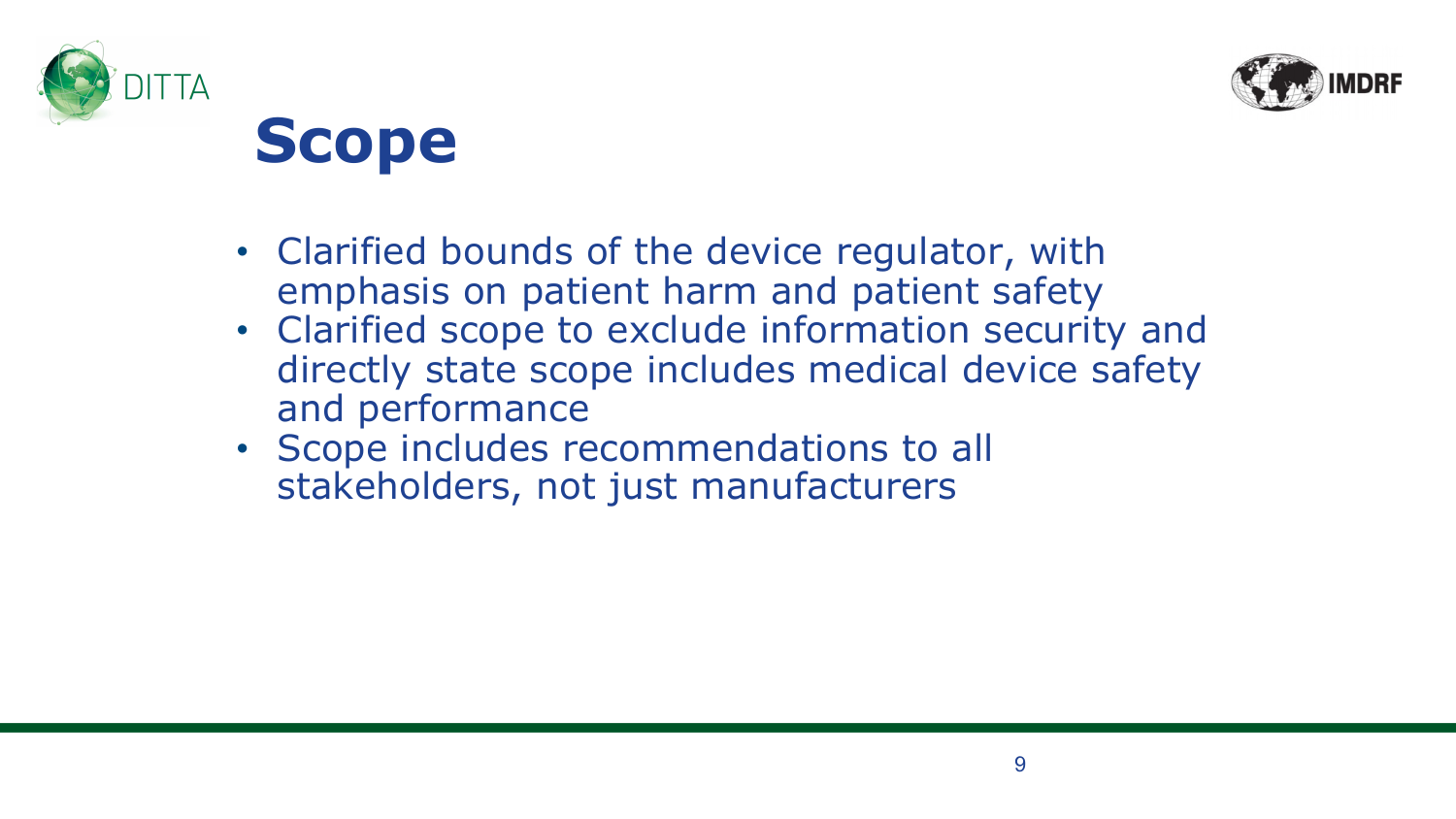

- Added definition of:
	- Essential Performance
- Revised definitions of:
	- Cybersecurity
	- Legacy
	- End of Life
	- End of Support
	- Update
- Removed definitions of:
	- CVSS
	- Patch

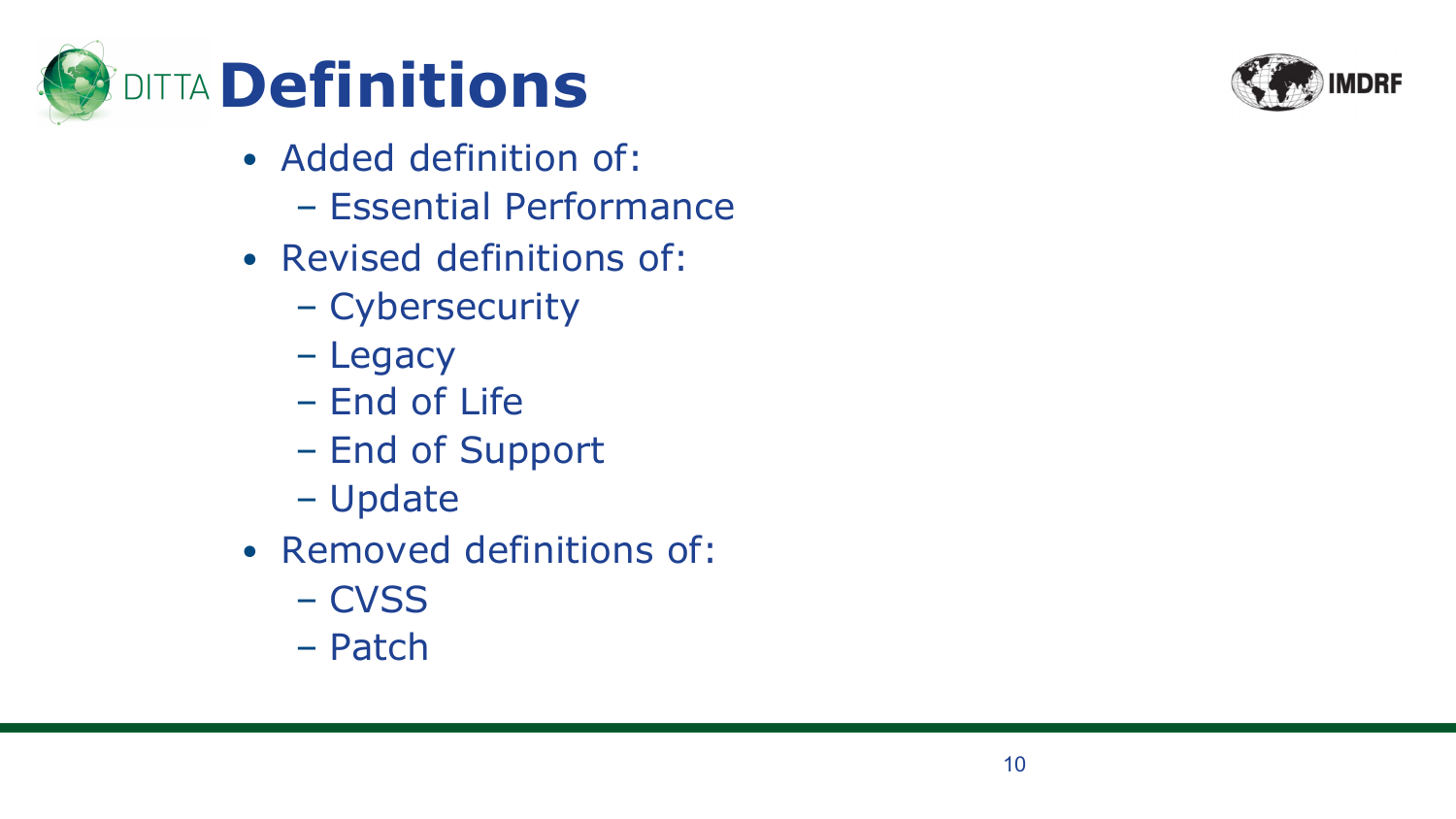





- Collapsed content relating to risk management into a single section
- Acknowledged that security risk management may involve additional activities outside the scope of this IMDRF guidance (focused on the potential of patient harm)
- Clarified the acceptability of either:
	- an integrated risk management process inclusive of security risk and safety risk management or,
	- a separate, parallel security risk management process that feeds into general risk management
- Retained references to ISO 14971:2019, and pointed to AAMI TIR57, TIR97 and others as relevant standards for security risk management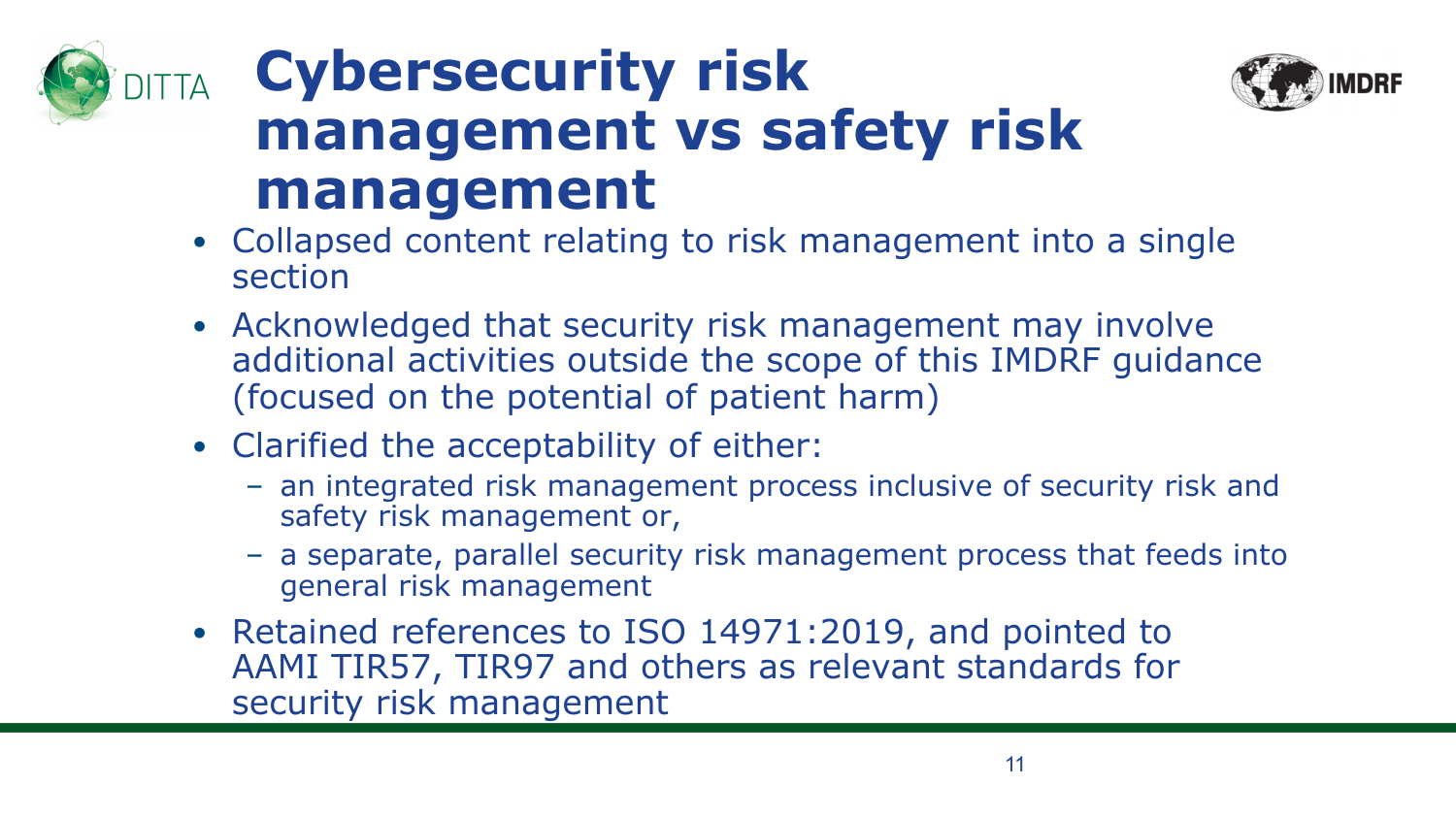

# **Table 1 - Medical Device Design Considerations**

- Added more technical examples (e.g. anti- malware, prevent replay of commands, secure hashes, unique signal of intent, etc.)
- Renamed table rows from "User Access" and "Physical Design" to "User Authentication" and "Physical Access" to better differentiate the terms
- Revised Table 1 language to accurately reflect safety-oriented scope (e.g. "data" became "safety-<br>related data")
- Revised row titles to reflect safety-oriented scope (e.g. "Data Confidentiality" and "Data Integrity" became "Data Protection" and "Device Integrity")
- Differentiation of software updates between regular updates and in response to identified vulnerabilities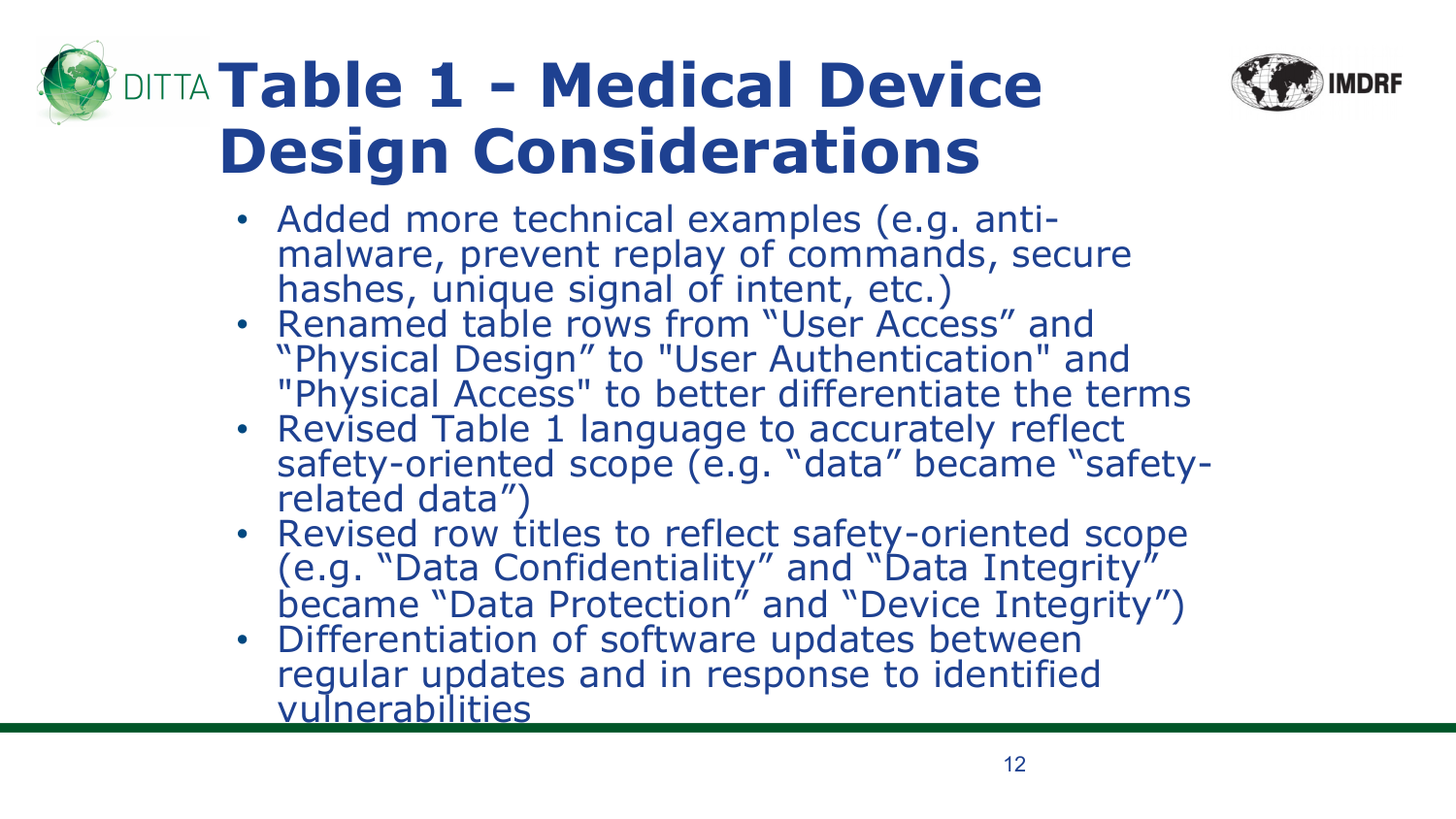



## **Labeling and Customer Security Documentation**

- Separated labeling and customer security documentation into distinct sections
- Clarified that SBOMs are considered under customer security documentation
- Clarified that are SBOMs are shared through trusted channels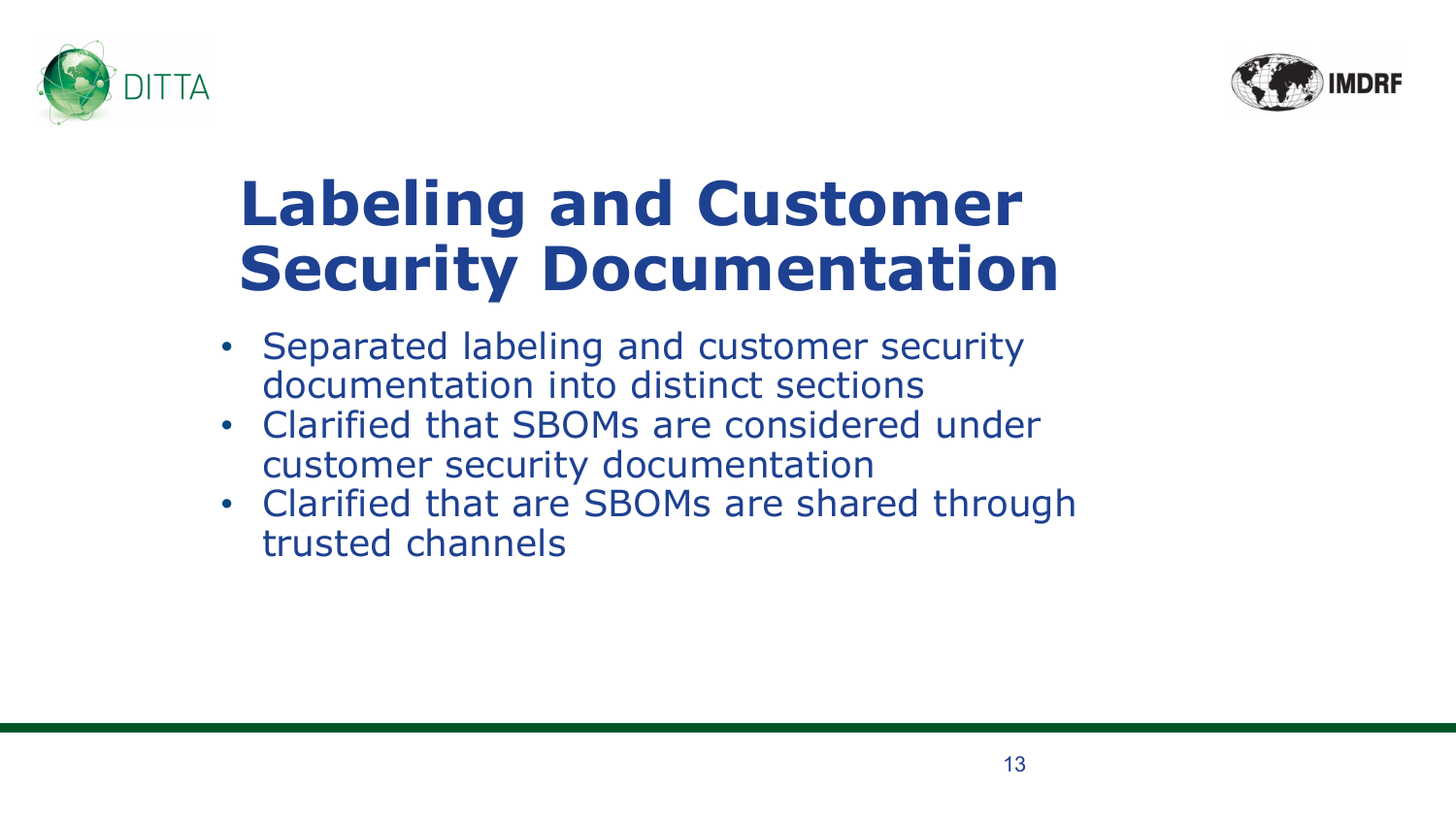



**Legacy**

- Defined a conceptual framework taking us from present day to the future
- Defined legacy in terms of End of Support (EOS) vs End of Life (EOL)
- Added a figure to improve clarity
- Emphasized that device age is not a sole determinant of legacy
- Emphasized the planning and preparation for EOS for MDMs and healthcare providers
- Emphasized the transfer of responsibility
- Streamlined the document (Legacy Appendix was removed)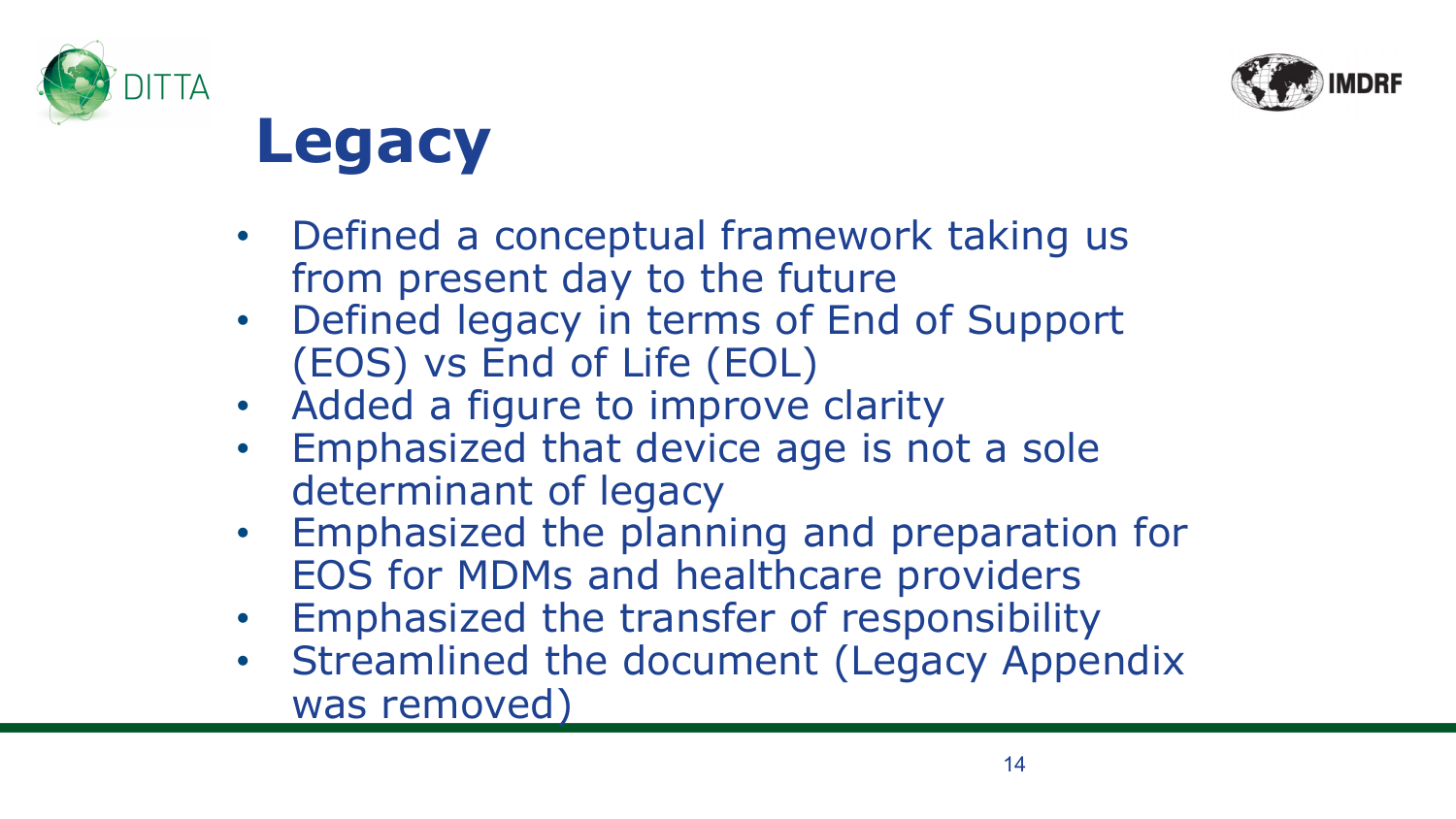## **PIDITTA Legacy Device Conceptual Framework as a Function of TPLC**

#### **Cybersecurity and the Total Product Life Cycle**



\*Medical Device Manufacturer (MDM) follows regional guidance for medical device responsibilities, support levels may vary and as agreed upon with customers.

**MDRF**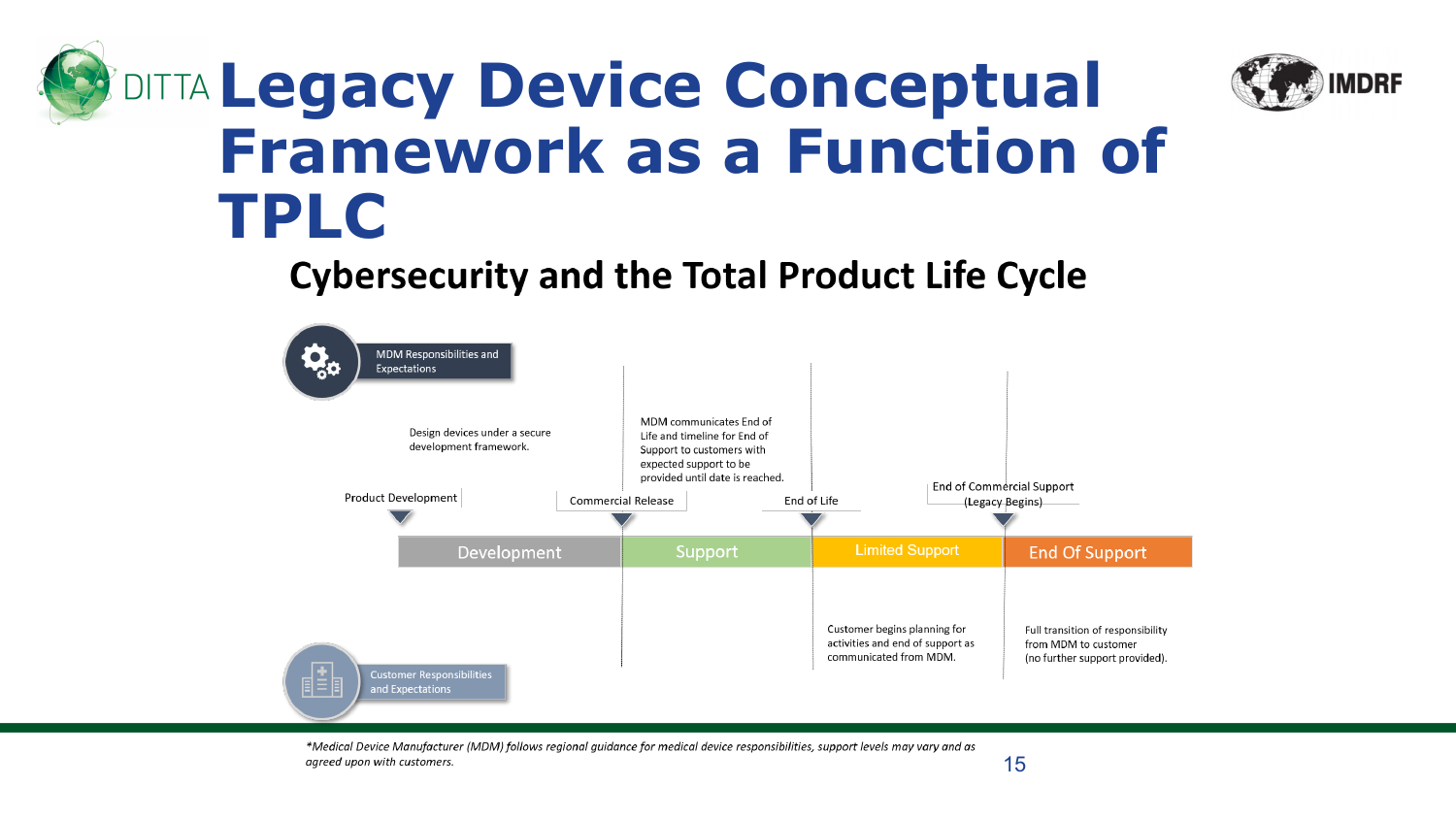



#### **New Work Item Extension Proposal**

- **Focus** on Legacy Devices and Transparency of Software Components Including Use of Third-Party Software
- **Purpose:** Further underscores the link between safety & cybersecurity by:
	- Addressing implementation of SBOM, as well as, transparency in the use and support of third-party software;
		- Topics may include: lessons learned regarding construction, granularity, distribution, use, and support of third-party software including SBOM
	- Operationalizing the legacy device conceptual framework articulated in the 2020 IMDRF cybersecurity guidance in a related, but separate document.
		- § Topics may include: additional definitions, legacy device best practices, postmarket vulnerability management, economic and regulatory incentives, etc.
- **Timeline:** 24-30 months